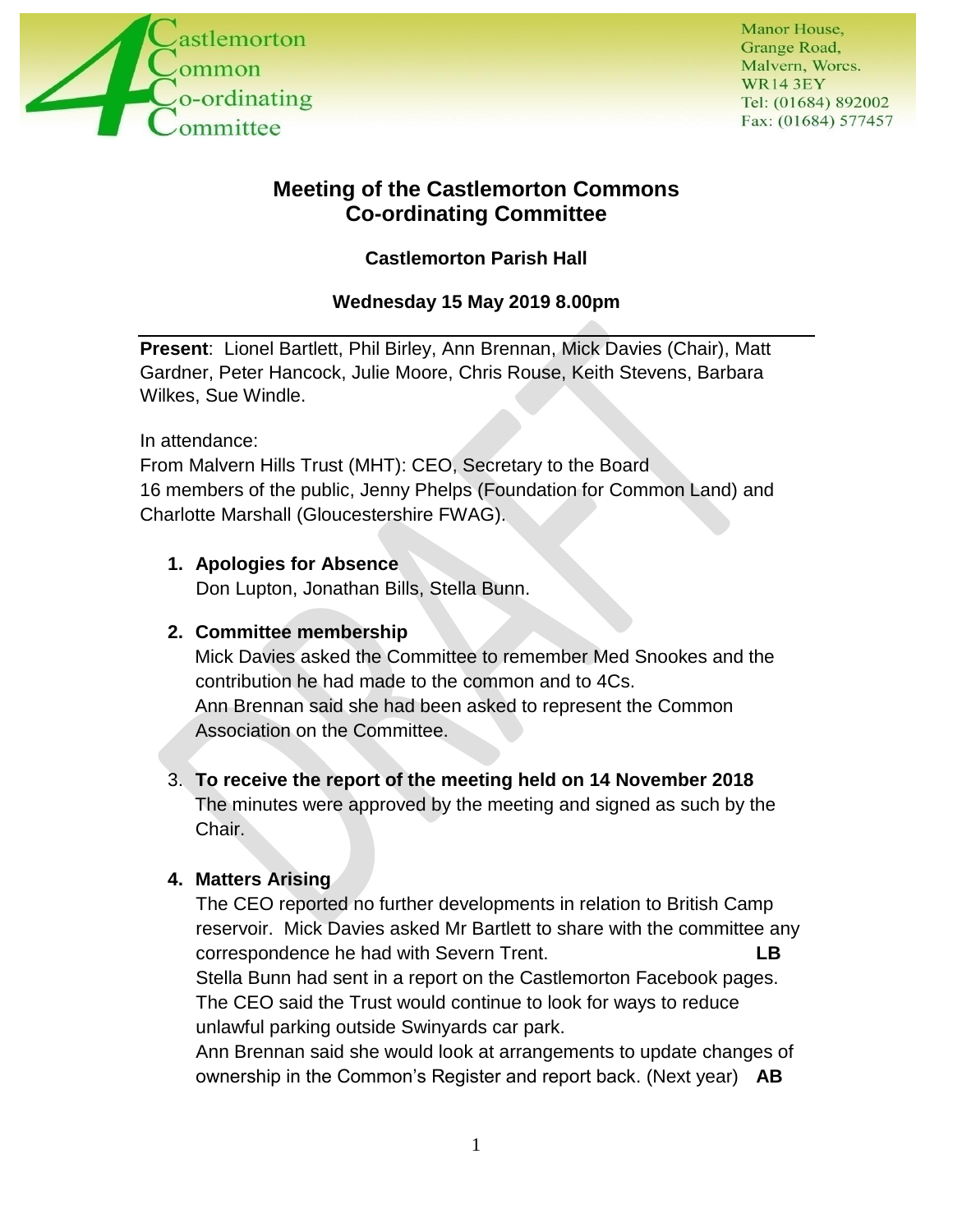The CEO had looked at the footpath close to the Welland boundary (which had been reported as flooding). It was not feasible to put in a drainage ditch, but MHT would look at installing some flat stones (end of summer). **DB**

**5. Report from Malvern Hills Trust (including Conservation Manger's report)**

The Trust were aiming to try to proceed with a public consultation on the Charity Commission Scheme, notwithstanding they were still awaiting responses from third parties which were required to finalise some details. The CEO confirmed he had replied to a letter from Castlemorton PC, which had been circulated to Committee members.

Stock numbers were constant (70 cattle and 500 sheep). The Trust had purchased 28 acres by the Common which could be used as in-bye land. A further ½ ha of tree felling had been carried out since November, south west of Hancock's Lane. Five trees had been pollarded.

Bracken rolling would be carried out in July.

The Committee were asked to contact MHT if they had any suggestions for scrub clearance for next winter.

Members of the public present said, in response to a query from the CEO, that they believed the earthworks visible near Hunter's Hall, were the site of a war-time searchlight emplacement. The CEO would speak to an archaeologist to ascertain the best way of conserving the feature. **DB** The CEO said, in relation to rights of estover, that it was the responsibility of commoners to ensure that they had the rights they were seeking to exercise, and to be aware of the boundaries of the common over which those rights were enjoyed. They should also be mindful of the general law and ensure they were not breaching other legislation, for example the Wildlife and Countryside Act 1981. Rights-holders were only permitted to take produce for personal domestic use. It might be possible to coordinate with the estover rights holders when MHT was removing trees. The Trust would apply for a new Stewardship Scheme to replace the one which expired next year. Mick Davies suggested that, before the end of the year, a working group be set up to prepare for the new scheme. Ann Brennan asked if she could have some advice on estovers to E-mail to CCA members. The Secretary to the Board said estovers was a complex area. The Trust could not give advice, but could confirm the basic guidelines. **SS**

Chris Rouse raised the issue of anthelmintic resistance. Matt Gardner said in his view the issue could not be addressed by looking at the common alone. **JB**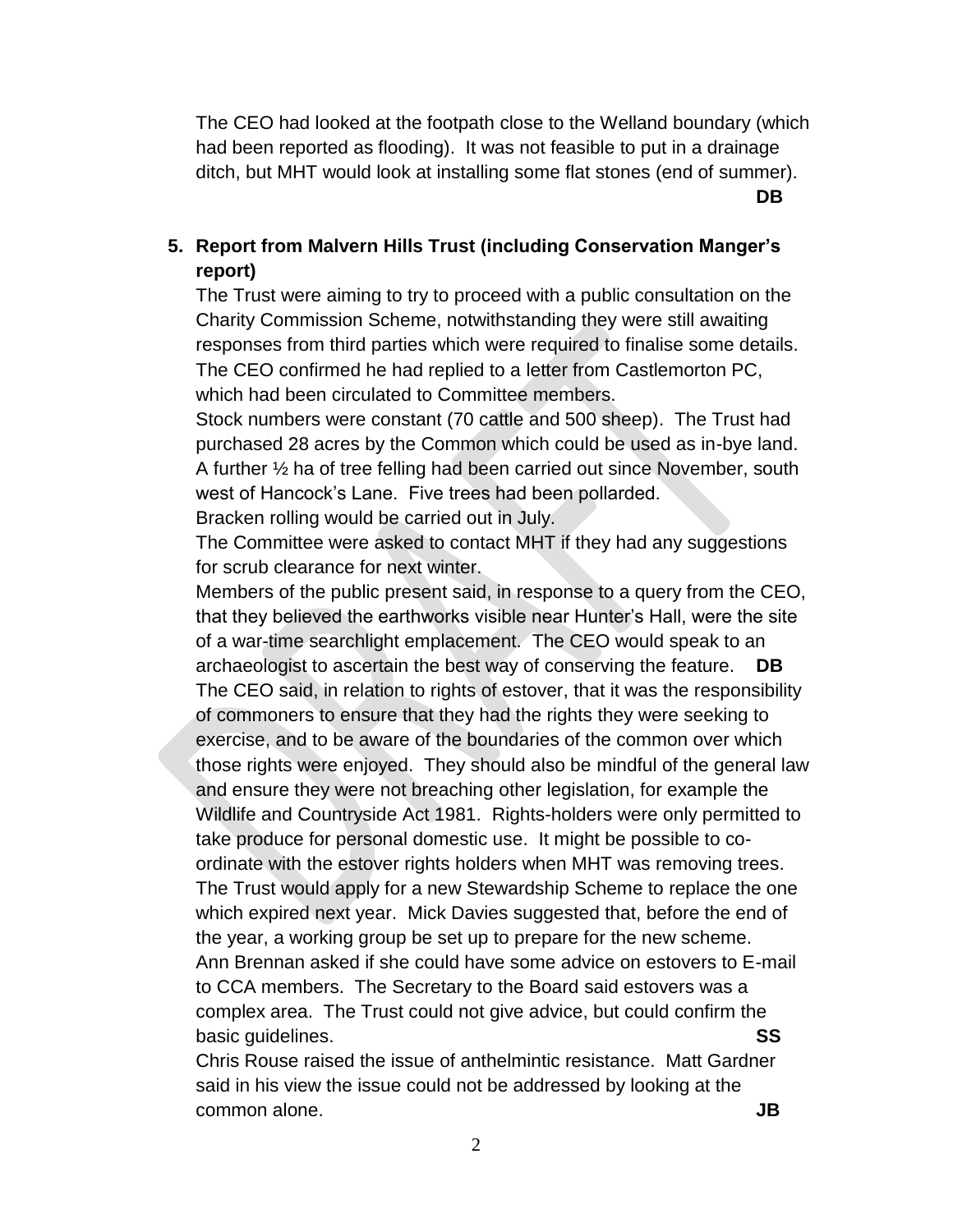#### **6. Draft constitution**

Jenny Phelps suggested enquiring if a representative of Natural England could be brought onto the committee? **DB**

The revised constitution (attached) was approved unanimously. Mick Davies thanked the Working Group for their efforts.

Mick Davies asked whether the committee should be chaired by someone independent of the membership. Jenny Phelps said that other groups used an independent facilitator and she offered to help for a short time. The Committee agreed to take up her generous offer.

Ann Brennan asked if the members should announce any conflicts of interest at the start of the meeting.

#### **7. Signage on the common**

Barbara Wilkes asked if there could be additional signage from Rye Cross to Welland, as drivers did not notice the standard signs nor appreciate that the stock could be off the open common. MHT to give an interim report on their discussions with Highways on additional signage. (July) The CEO suggested that additional pressure from the bodies represented on 4Cs would be useful. **DB**/JB/MD

Barbara Wilkes also asked if seasonal signs could be erected to warn drivers about migrating frogs crossing Hollybed Street. The CEO would look into the Trust putting up signage for this purpose. (January) **DB** Ann Brennan reported people were not happy with the quality of the signage warning dog owners of sheep and lambs. The CEO reported that the signs would be removed shortly and the Trust would look into more resilient signage for 2020. **DB**

The excellence of the temporary signs on Coombe Green Common was noted.

#### **8. Incidents/byelaw breaches**

The CEO reported cars parking on the common and minor incidents at Gullet Quarry over Easter. There were other reports of unauthorised persons fishing in the Hollybed pond, and use of barbeques.

#### **9. Stock visibility/casualties**

There had been 2 dog attacks on lambs.

#### **10.Reports from CCA**

Med Snookes had sadly died since the last meeting. Chris Milne was now chair and Ian Flanders treasurer.